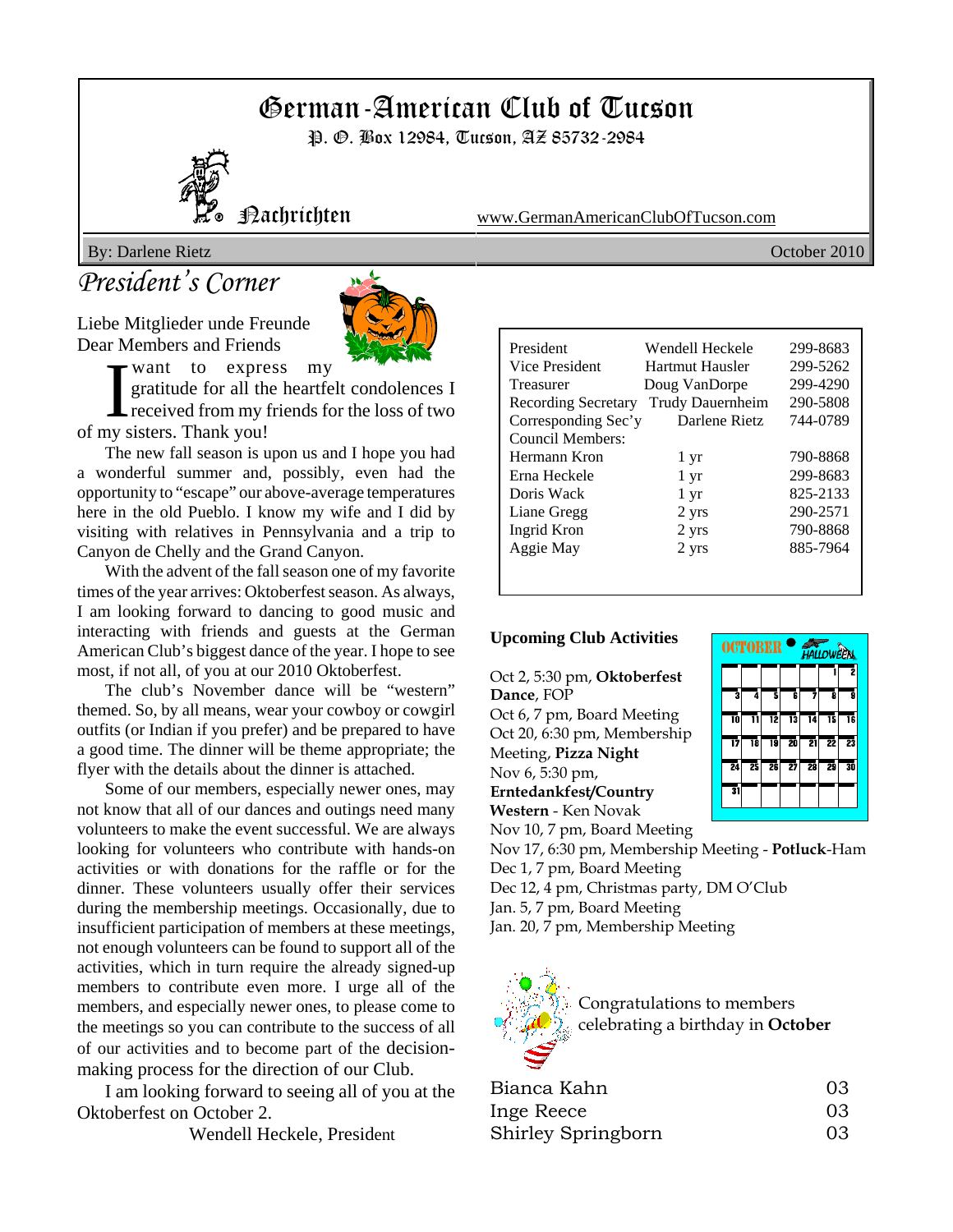#### 2 By: Darlene Rietz October 2010

| Doris Wartgow         | 03 |
|-----------------------|----|
| <b>Trudy Brown</b>    | 08 |
| Rebecca Mullins       | 14 |
| Truman Cooper         | 21 |
| <b>Howard Calvert</b> | 23 |
| Frank Ohlig           | 25 |
| Frank Buehler         | 27 |
| Joyce Buehler         | 27 |
| Don Weber             | 28 |
| Ed Kocher             | 29 |
| <b>Shirley Marker</b> | 30 |



**ERNTEDANKFEST** (Harvest Dance)

Be sure to mark your calendar for our Club's Erntedankfest/Country Western dance on November 6 at the FOP. Doors will be open at 5:30 pm. Dinner will be served by club members from 6:00 to 7:00 pm. Meal will be barbecue beef on a roll with pickle, cowboy beans, salad, cake and coffee for \$7.00. Cake and coffee only, \$2.00. Ken Novak will be playing for your listening and dancing pleasure. See attached flyer. Wear your western duds and bring your friends for a fun evening.

#### **REMINDER**

Our annual Oktoberfest is Saturday, October 2 Doors open at 5:30 pm with dinner served from 6:00 to 7:00. Music and dancing follow from 7:00 to 11:00. The meal will be one brat, sauerkraut, potato salad, roll, dessert and coffee for \$7.00 or 2 brats, sauerkraut, potato salad, roll, dessert and coffee for \$8.00. **The deadline to call Jean Brett if you plan to eat was September 26**. Entry cost is \$6.00 for club members; \$8.00 for guests.

Deepest condolences to friends and family of **Hilde**

**Huber**, a long-time member of the Club, who

passed away on July 27.



Also sincere sympathy to **Wendell and Erna Heckele**, on the death of two of Wendell's sisters, Veronica and Ann. Auf Wiedersehen, and may they rest in peace.



Get well wishes for a speedy recovery to **Fil Baca**, **Traudl Hall and Luise Hastings.** 

Welcome to **Ann Peller**, who joined the Club in August. May you be a long, active member.



Hermann Kron is beginning to prepare the program for our annual Christmas party at DM O'Club on December 12. Please let him know as soon as possible if you have a reading or song you'd like to sing. Don't be shy! Volunteer just for fun.

### HAPPY HALLOWEEN